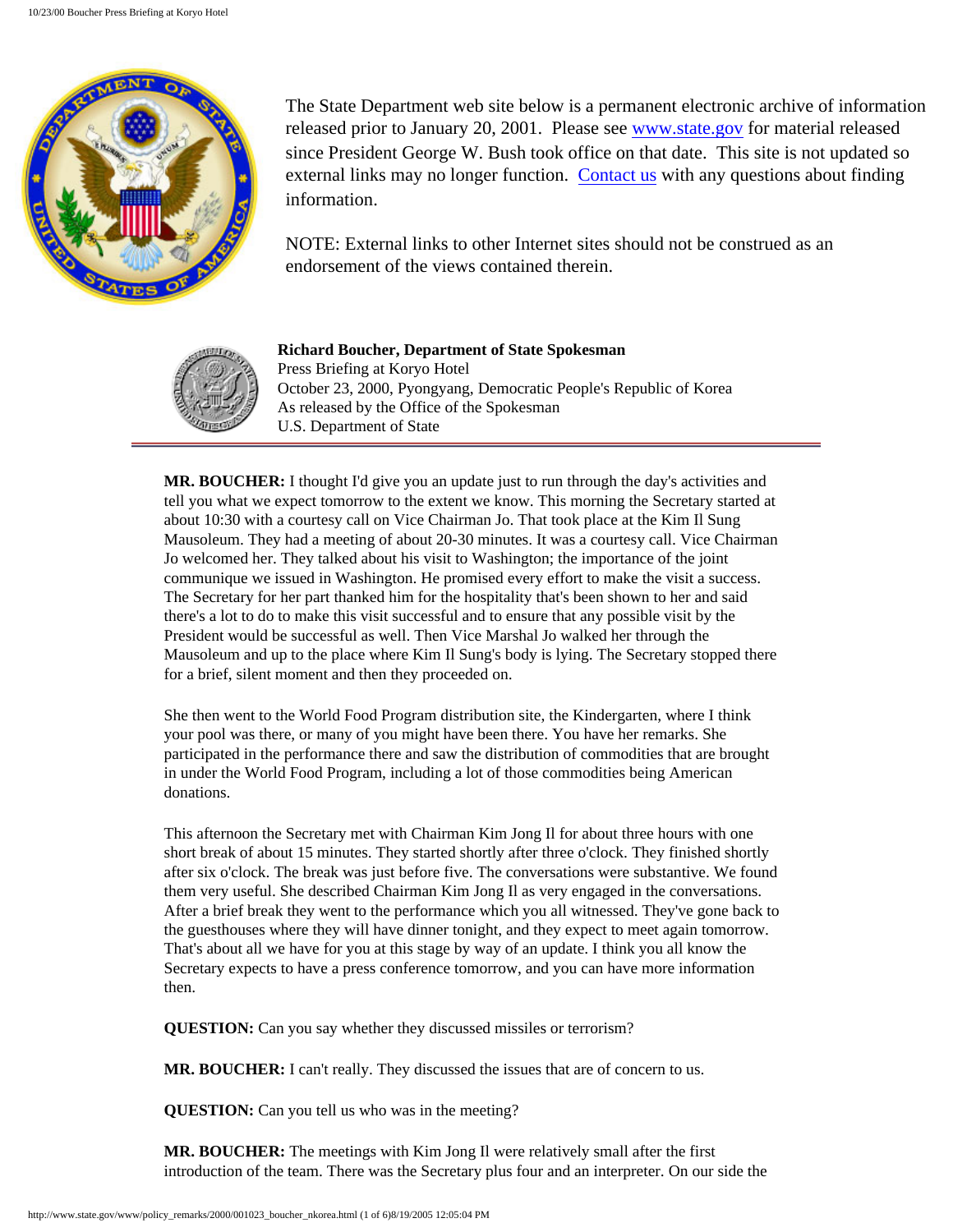four were Ambassador Sherman, Assistant Secretary Roth, Jack Pritchard of the National Security Council and Chuck Kartman, Amb. Kartman.

**QUESTION:** Why is there going to be a meeting tomorrow? That certainly wasn't expected in the first place. Was it decided that they hadn't covered enough ground tonight, or did they just enjoy each other's company so much that they decided they want to see each other again?

**MR. BOUCHER:** I wouldn't use either of the descriptions. I'd just say they decided to continue their discussions tomorrow. So they're meeting again tomorrow.

**QUESTION:** Why?

**MR. BOUCHER:** Because they have more things to talk about.

**QUESTION:** So they didn't finish today?

**MR. BOUCHER:** They have more things to talk about. They haven't finished their discussions.

**QUESTION:** Did she cover all the issues?

**MR. BOUCHER:** I'm not going to try to define issue by issue. I'd just say they had substantive and useful discussions today, and they'll continue their discussions tomorrow. They have more to talk about.

**QUESTION:** Can you give us a sense of what it was like in the room? Was it serious, humorous? Any little color or feeling what it was like?

**MR. BOUCHER:** I already tried by saying she found the Chairman very engaged. It was a substantive discussion and one in which both sides were very engaged.

**QUESTION:** Do you know what time frame they are going to talk tomorrow? Morning?

**MR. BOUCHER:** I don't have a time for tomorrow morning.

**QUESTION:** Does the Secretary plan to talk to President Clinton after this meeting before she goes to bed tonight?

**MR. BOUCHER:** I don't know.

**QUESTION:** When did the North Koreans give notice to you of the Secretary's meeting today with Kim Jong Il?

**MR. BOUCHER:** Notified us? They notified us shortly after the courtesy call before we went to the World Food Program that we'd be changing the events on our agenda this afternoon and having a meeting with Chairman Kim instead.

**QUESTION:** Who was there with Kim?

**MR. BOUCHER:** Vice Foreign Minister Kang was there, and I don't know who the others were.

**QUESTION:** How many were there?

**MR. BOUCHER:** There was Chairman Kim plus three and an interpreter on his side, at least initially.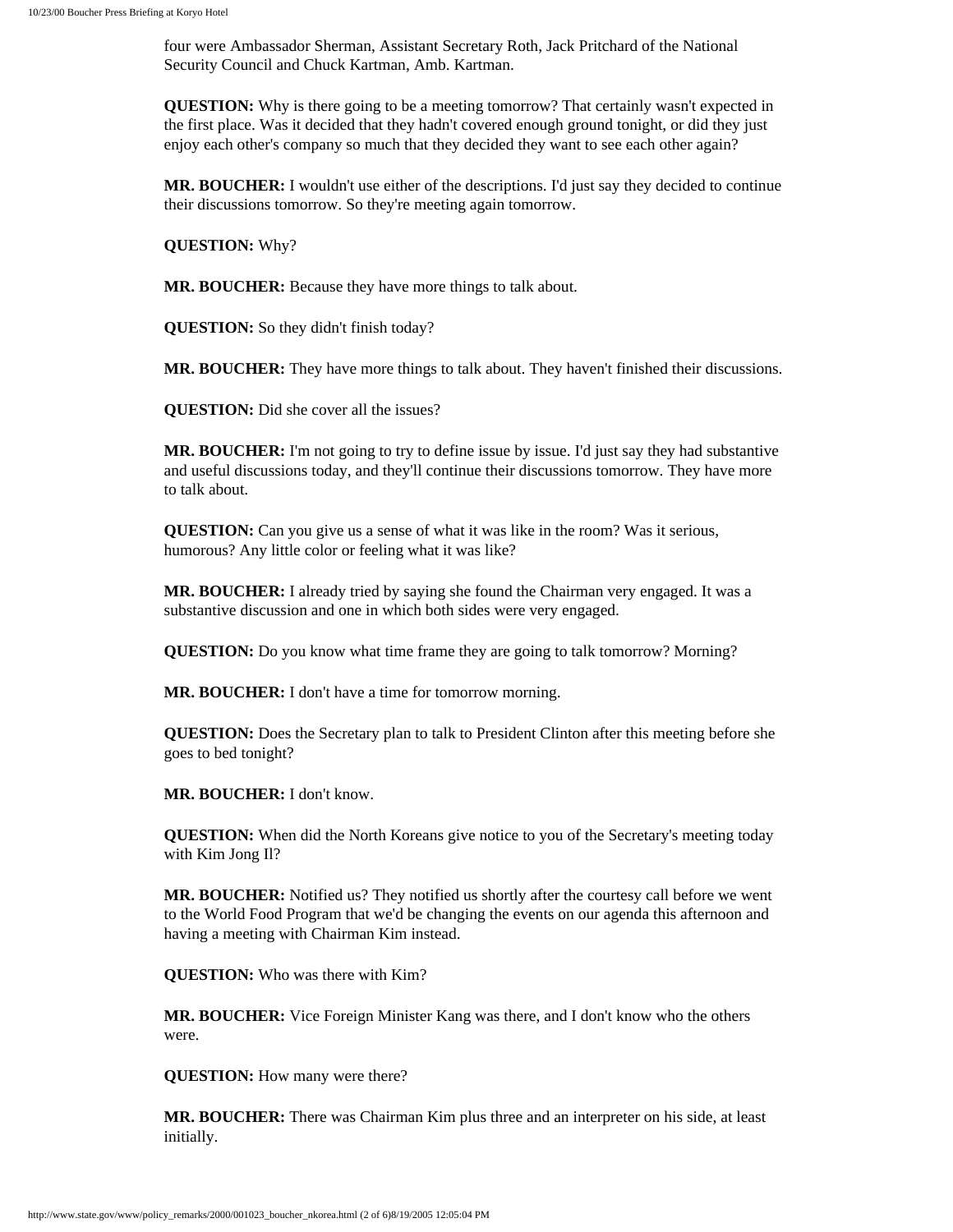**QUESTION:** Would you say a visit by the President is more likely as a result of today's talks?

**MR. BOUCHER:** I wouldn't try to characterize it. I'd characterize it the same way we did in Washington.

**QUESTION:** At what point did she know she was going to the performance, and did you speak with her about it afterwards?

**MR. BOUCHER:** In the first part of the meeting, so in that first two hours, when they came out for the break at about 4:45, they notified us of the new schedule. At that point she had been invited to attend the performance this evening. I spoke to her very briefly afterwards. The only thing she said was "amazing," was the way she described it.

**QUESTION:** Did he go with her? What were the logistics? Did he escort her there? The same car?

**MR. BOUCHER:** No. We went by separate motorcade, and he was there when we arrived.

**QUESTION:** Can you tell us anything about personal conversation they had today at their meeting before they got into the substantive stuff - chit chat sort of thing?

**MR. BOUCHER:** Only to the extent that I think your pool heard some of it as they were walking down the corridor, and they probably heard more than I did.

**QUESTION:** She said amazing about the whole meeting?

**MR. BOUCHER:** No, about the performance, the performance.

**QUESTION:** Did you hear anything about, apparently the chatting during the demonstration, did she explain what was said?

**MR. BOUCHER:** No, she didn't. I looked over a couple of times and didn't see them chatting.

**QUESTION:** I saw them chatting a couple of times.

**MR. BOUCHER:** You saw chatting, ok. No, we didn't talk about that.

**QUESTION:** Did she say "amazing" like, "wow, that was amazing," or more like, "amazing, I can't believe this." (laughter)

**QUESTION:** We're grasping here. We need a story.

**QUESTION:** We're trying to grasp her tone of voice.

**MR. BOUCHER:** Well, I'm trying to give you a little bit, but I can't characterize the "amazing."

**QUESTION:** Did she shake her head while saying that.

**MR. BOUCHER:** I'll just leave it at what she said.

**QUESTION:** Did she know beforehand that it was an event that had been designed to celebrate the 55th anniversary of the founding of the North Korean communist party?

**MR. BOUCHER:** It had been described to us that way, yes.

**QUESTION:** Did you have an option of saying, "Thank you very much; we appreciate your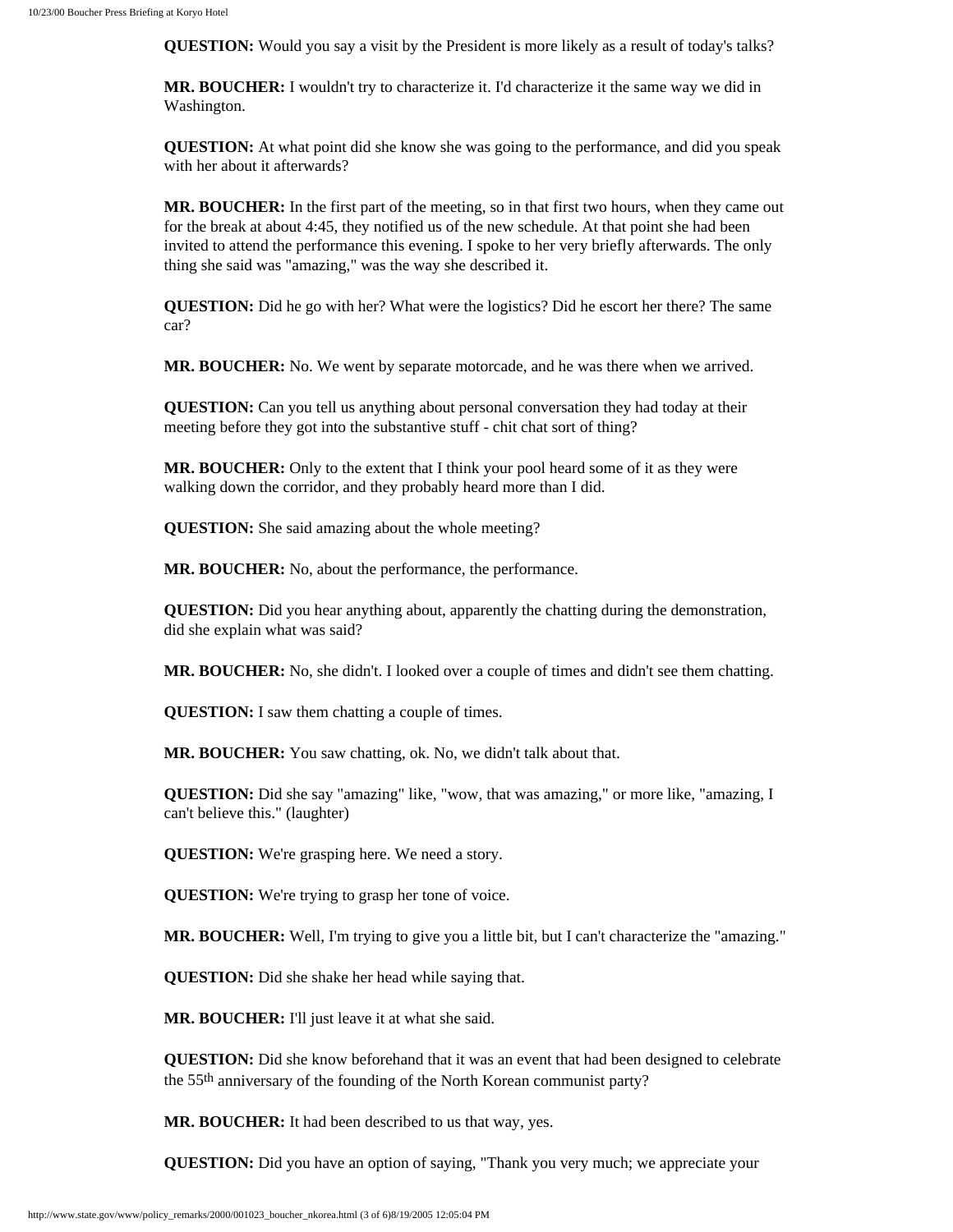invitation, but no thanks?"

**MR. BOUCHER:** No.

**QUESTION:** Why not?

**MR. BOUCHER:** It was put on as part of the program. She was invited to attend as part of her visit here.

**QUESTION:** Was the Secretary surprised at today's sudden change of schedule.

**MR. BOUCHER:** We had expected to see Chairman Kim during the visit. We knew we were going to do that. There were other events on the schedule. But I guess we always knew it was possible that he might want to meet the first day, and that's the way it turned out. So it was a change in the schedule, but not totally surprising.

**QUESTION:** Do you think it would be fair to say that's a good sign, that he wanted to bring forward the talks at an early stage?

**MR. BOUCHER:** I'll leave it to other analysts to analyze. I really don't want to get beyond sort  $of -$ 

**QUESTION:** We don't have access to them though.

**MR. BOUCHER:** I know, but I just don't want to get beyond sort of describing what happened today, and I'm not going to try to characterize it.

**QUESTION:** What did you think of the militaristic elements in the mass performance?

**MR. BOUCHER:** I didn't have a chance to talk to the Secretary.

**QUESTION:** No, no. What did *you* think?

**MR. BOUCHER:** That doesn't matter. (Laughter)

**QUESTION:** Has she made any personal comments about the speed this has all happened, about the fact that she's actually here?

**MR. BOUCHER:** Not that I can recall. I mean, we are quite aware that this is the first time that a senior United States official has met - I think perhaps any United States official - has met with Chairman Kim Jong Il in his current capacity. We're certainly quite aware that the visit is historic, but also aware that there are a lot of things that have to be discussed, there are a lot of issues that have to be dealt with. And we want to continue the process of improving the relationship.

I think there's one more thing I didn't mention in there, that she did give Chairman Kim a letter from President Clinton. Generally, this is what the letter dealt with. (It) was the expectation of further developing relations between the United States and North Korea.

**QUESTION:** Whose expectations?

**MR. BOUCHER:** The President's expectations of how to further develop relations between the United States -

**QUESTION:** Of how to?

**MR. BOUCHER:** Yes. How to.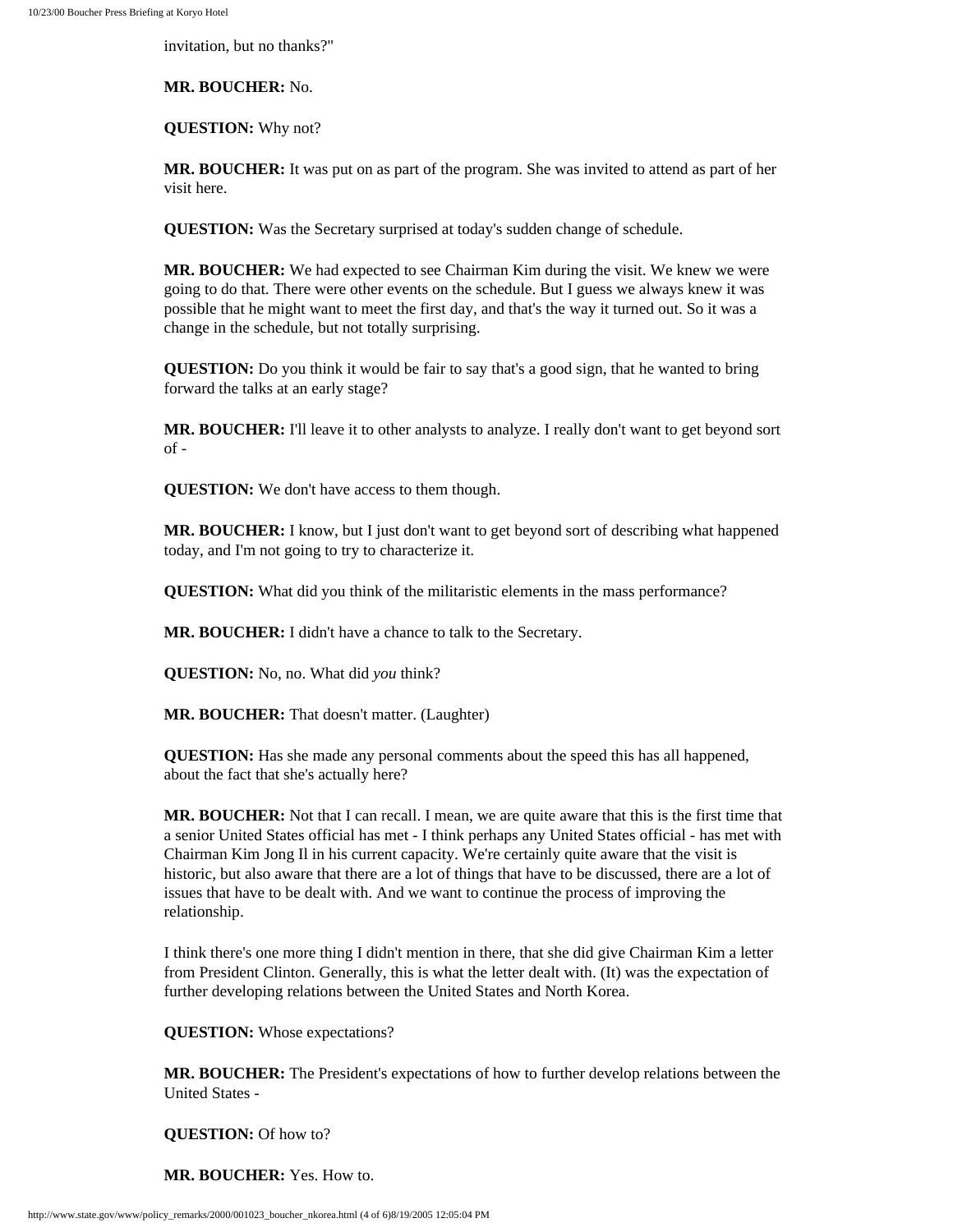**QUESTION:** Did he give them thresholds or (inaudible)?

**MR. BOUCHER:** No, again, that's about as much as I can say about the letter.

**QUESTION:** Is she tired?

**MR. BOUCHER:** She's a --

**QUESTION:** A trouper.

**MR. BOUCHER:** She's a trouper. She keeps working. She's had a nap, too, today.

**QUESTION:** Would it be fair to say they were discussing the conditions for a presidential visit today?

**MR. BOUCHER:** I would describe it more as, they were describing the issues that are of concern to the United States. Being able to deal successfully with these issues is key to having a successful visit by the President.

**QUESTION:** Could that include human rights issues?

**MR. BOUCHER:** Again, I'm not getting into specific ones.

**QUESTION:** Say again?

**MR. BOUCHER:** She's discussing the issues of concern to the United States. Being able to deal successfully with these issues is the key to being able to have a successful visit by the President.

**QUESTION:** What's the main objective of this visit? I've heard someone talk about trying to gauge what you heard in Washington, about whether it's true or whether it's sincere, or something about that.

**MR. BOUCHER:** I don't think we've tried to characterize that way. We've described it as a visit to discuss the issues of concern and in preparation of a possible visit by the President.

**QUESTION:** At the mausoleum, is Kim's body on display there?

**MR. BOUCHER:** Yes.

**QUESTION:** Is it buried?

**MR. BOUCHER:** No. His body's on display.

**QUESTION:** Can you see it, walk up to it?

**MR. BOUCHER:** Yes. You walk into a room. It's a fairly large room. It's kind of reddish-light marble all around. A spotlight on the body.

**QUESTION:** Did she sign the book there? There's a book, I guess, where you can -

**MR. BOUCHER:** Not that I saw.

**QUESTION:** Did she bow her head?